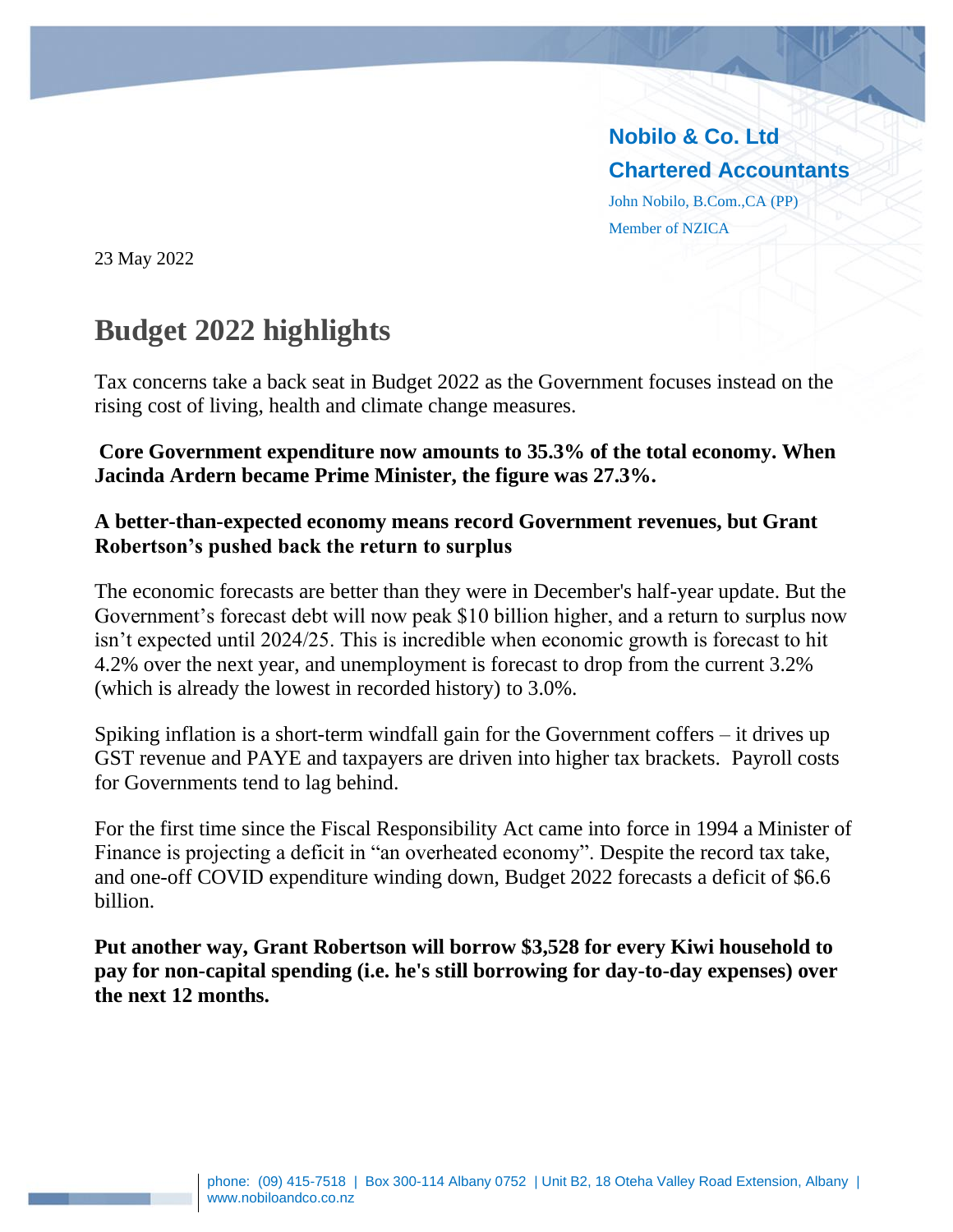## **Cost of living**

Front and centre is a short-term "cost of living payment" targeted at those aged 18 and over who earned less than \$70,000 pa in the past tax year. (Anyone receiving the Winter Energy Payment will not be eligible for the cost of living payment.)

The \$350 payment will be paid in 3 instalments over 3 months, beginning 1 August 2022.

The other elements of the cost of living package include a time-limited extension to measures previously announced: fuel excise cuts, half-price public transport and a reduction in road user charges.

There may be considerable pressure for extensions to be granted if fuel prices remain elevated when the reliefs expire.

### **Business-friendly announcements**

Changes of specific interest to business include:

- the introduction of legislation removing the use of restrictive covenants on land that effectively prevent new entrants from entering the grocery retailing market
- \$100 million in capital funding for a Business Growth Fund aimed at SMEs in partnership with New Zealand's major banks to improve SMEs' access to finance
- \$653 million to fund further decarbonisation, including supporting businesses to shift to low-carbon energy sources, and
- \$60 million to improve broadband infrastructure in the badly-served areas of the country.

## **Climate Change Initiatives**

Budget 2022 allocates \$2.9 billion of funding to investments to be made by the Climate Emergency Response Fund (CERF). The Minister's speech comments that the climate investments announced in Budget 2022 are funded by those who pollute, not from increasing debt or other revenue. This is a reference to CERF's funding being sourced from cash proceeds from the Emissions Trading Scheme.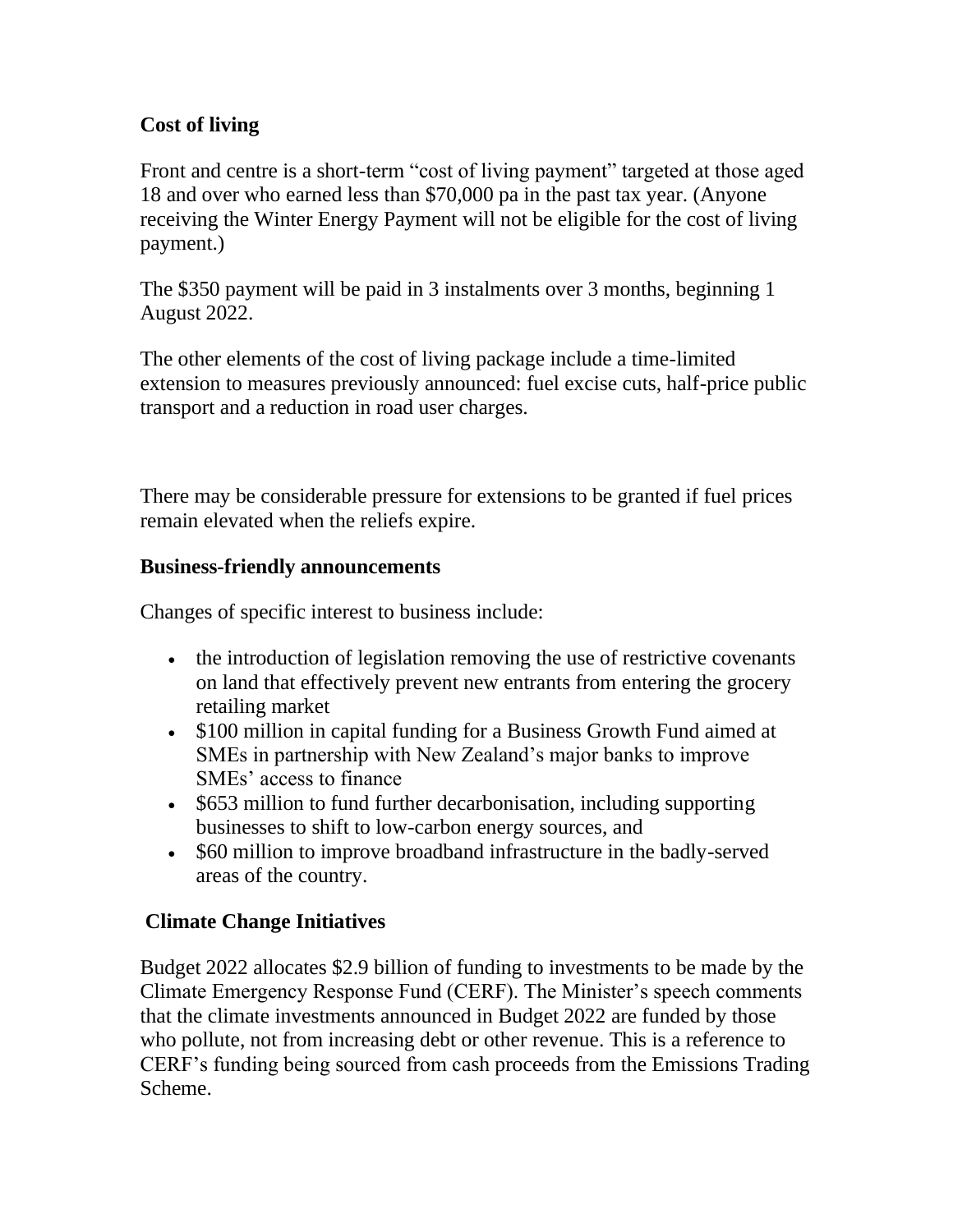The CERF investments mentioned in Budget 2022 include the following transport-related initiatives:

- \$569 million of funding to implement and operate a vehicle "scrap and replace" scheme that provides funding and "in-kind support" to lowincome households to shift to low emission alternatives, upon scrapping their vehicle
- \$375 million of funding for what is termed in the Budget papers a "Mode Shift and [reduction of] Light Vehicle Kilometres Travelled", with the funding to be committed to 4 indicative investment areas: the rapid rollout of urban cycle networks, the creation of walkable neighbourhoods, support for safer, greener, and healthier school travel, and provisions for more reliable and user-friendly public transport, and
- \$41 million of funding to decarbonise the public transport bus fleet. The Budget 2022 papers explain that the initiatives to be funded would include deploying zero-emission buses or investing in associated infrastructure.

Further funding is set aside for forestry and agriculture climate investments.

## **Health**

Budget 2022 provides what the Finance Minister describes as "the largest investment ever in our health system" with \$11.1 billion total operating and \$1.3 billion capital funding.

Pharmac receives an injection of \$191 million extra over the next 2 years, taking its total funding to \$1.2 billion and a focus on better cancer treatments.

Other items earmarked for spending include:

- improved access to mental health and addiction services (\$202 million)
- hospitals and health infrastructure (\$1.3 billion) 6 2022 Budget Report
- primary and community care (\$488 million)
- Maori health services (\$299 million)
- New Zealand's air ambulance services (\$90.7 million over 4 years), covering emergency helicopters and crew**.**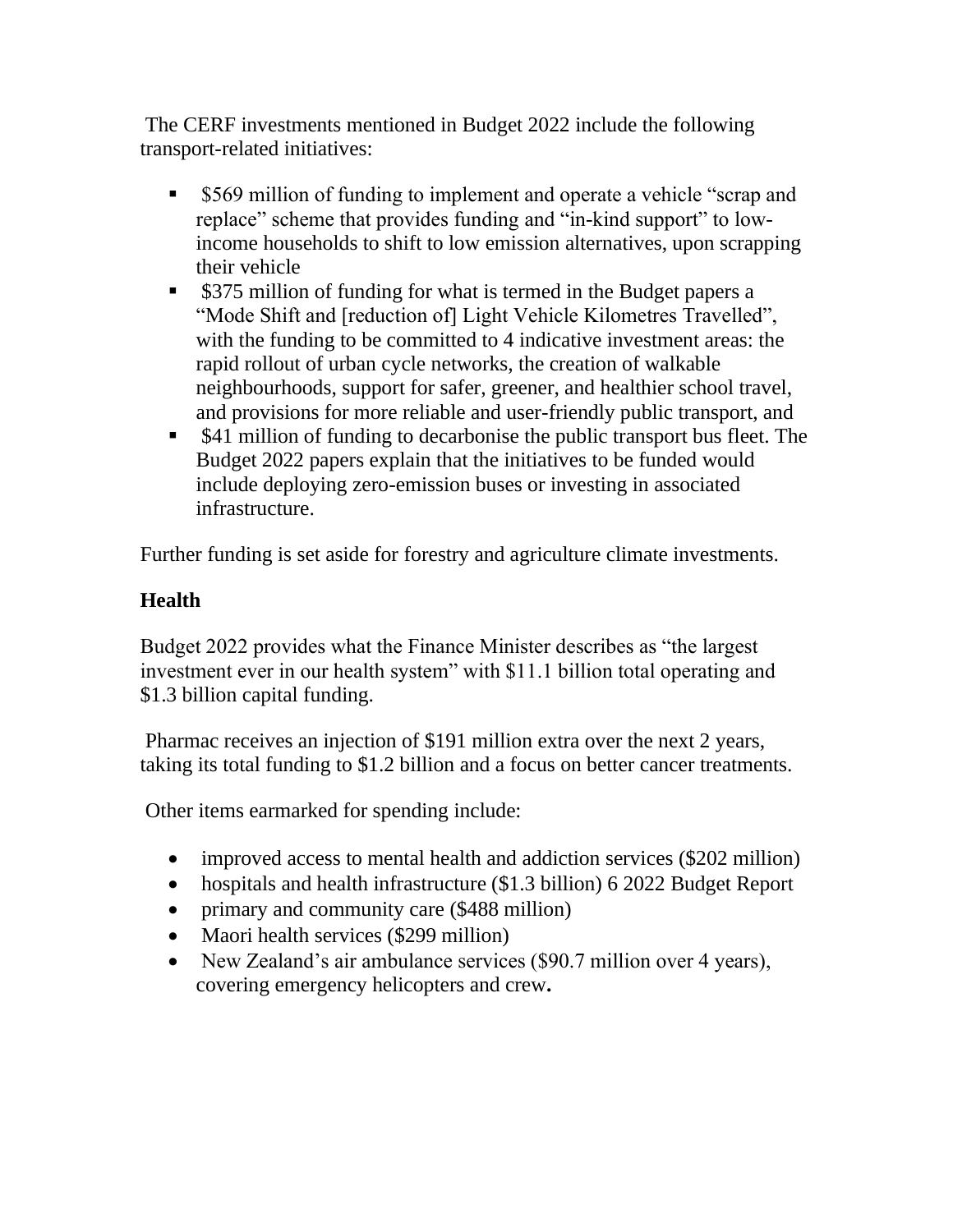## **Housing**

One housing-related item in Budget 2022 is funding to adjust the First Home Loan and First Home Grant settings to expand those initiatives to more first home buyers. This includes increasing the price caps on houses eligible for First Home Grants. The Budget papers reveal that the funding for this initiative will be a total of \$148 million in operating expenditure over the period 2022/23 to 2025/26.

Other housing-related initiatives in Budget 2022 include:

- $\triangleright$  \$1 billion in funding for public and transitional housing over the period 2022/23 to 2025/26
- $\triangleright$  \$355 million funding for emergency housing over the period 2022/23 to 2023/24
- $\triangleright$  \$75 million funding to progress a homelessness action plan over the period 2022/23 to 2025/26, and
- $\triangleright$  \$221 million funding for the Affordable Housing Fund over the period 2021/22 to 2023/24.

## **Education**

Ministerial statement "The Budget 2022 package includes a total of \$2 billion in operating funding and \$855 million capital for the education system, including investments in infrastructure, new initiatives, and funding to address critical cost pressures."

The Government's reform of the education system receives some attention in Budget 2022, with the implementation of a new "equity index" to replace the current decile system of funding (allocation of \$300 million).

The commitment to pay parity between early childhood educators and kindergarten teachers is continued, with the allocation of a further \$266 million in operating funding over 4 years.

The Government maintains its focus on supporting apprenticeships for business with the extension of the "Apprentice Boost" initiative (which involves financial support paid to employers to retain and take on new apprentices) until the end of December 2023.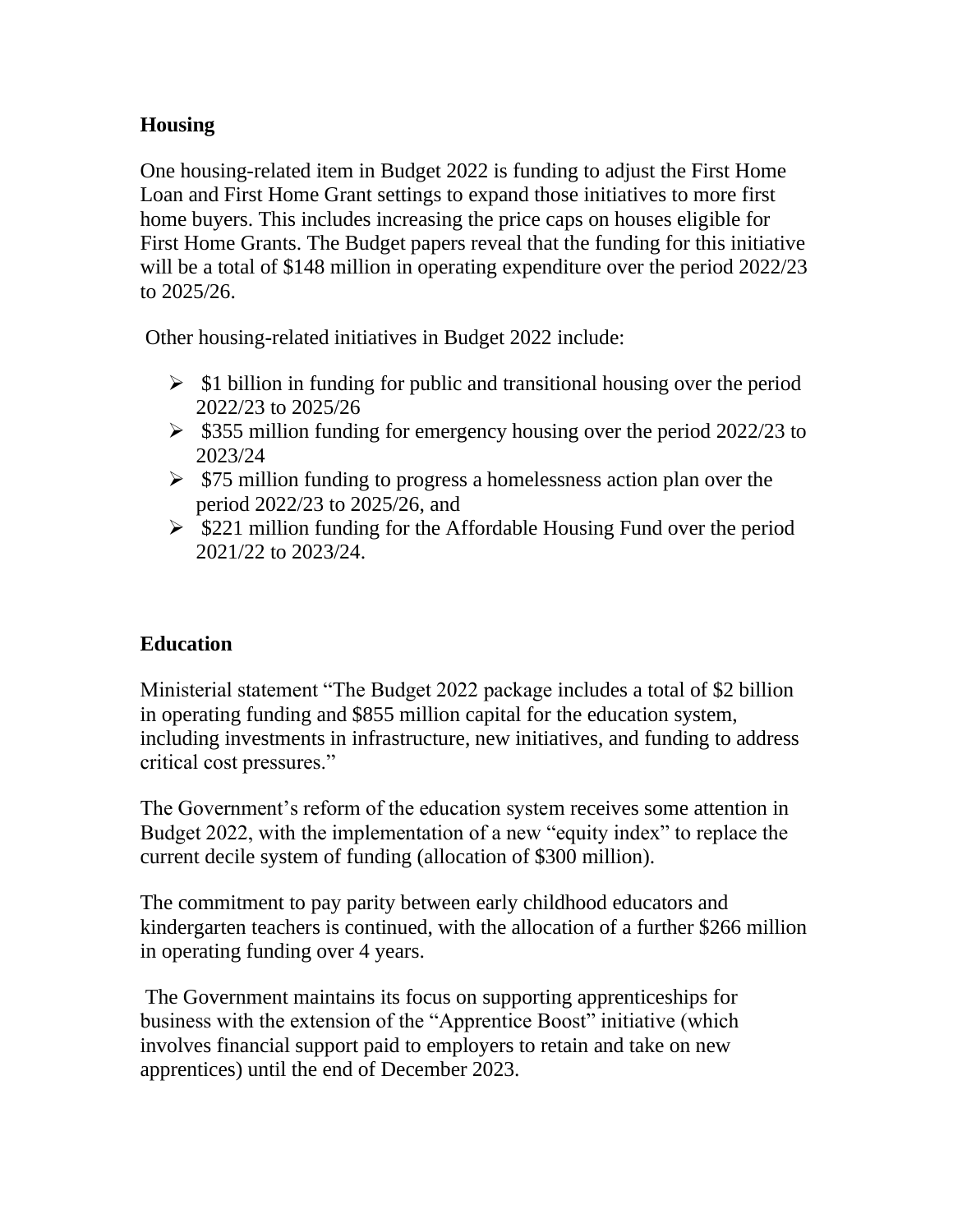The role of te reo Maori is recognised, with a \$75 million allocation to support providers of te reo Maori, immersion and kaupapa Maori learning throughout the education system.

#### **Business and the Economy**

Budget 2022 includes a number of initiatives that are grouped together in the Budget speech under the heading "Providing economic security in good times and bad".

Those initiatives include the following:

"... Funding for the "Industry Transformation Plans" (ITPs) operated by the Ministry of Business, Innovation and Employment (MBIE), which have been described by MBIE as plans created in partnership by business, workers, Maori, and Government, and which set a long-term vision for transformative change and identifying near-term 8 2022 Budget Report actions that will shift a particular sector toward realising that vision. Budget 2022's allocations for ITPs include \$37 million for the Construction Sector Accord Transformation Plan, \$30 million for the Advanced Manufacturing Plan, an additional \$5 million for the Agritech ITP, and \$20 million for the Digital ITP.

", Support for small businesses in the form of \$100 million of capital funding for a "Business Growth Fund" (BGF). The Budget papers explain that the purpose of the BGF is to help improve small- and medium-sized enterprises' (SMEs) access to finance, and that the BGF would involve investing alongside private New Zealand banks. The Budget papers elaborate that the BGF would provide a source of long-term, patient minority capital to SMEs.

 $\Box$  Funding to fulfil 2 manifesto commitments with a focus on New Zealand's regions. These are \$200 million of funding allocated to the Regional Strategic Partnership Fund to invest in regional projects and \$60 million of funding to improve broadband infrastructure in the worst-served regions such as Gisborne, Manawatu-Whanganui, Hawke's Bay, West Coast and Southland, with a view to improving productivity in those areas.

### **Infrastructure Investments**

The Minister of Finance also holds the Infrastructure portfolio, and the infrastructure initiatives of Budget 2022 are of course mentioned in the Budget speech. In that speech, the Finance Minister comments that underinvestment in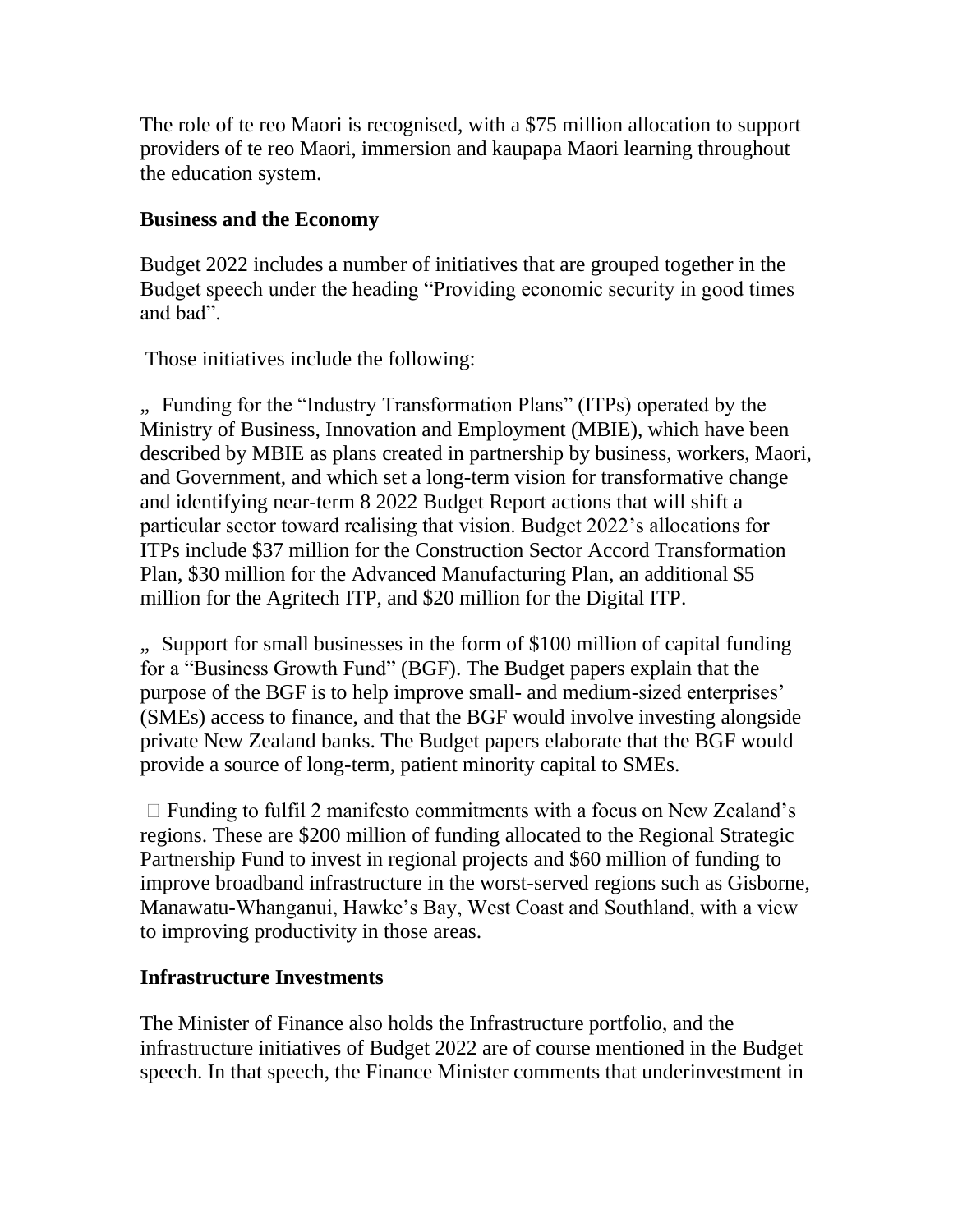infrastructure will be one of New Zealand's greatest long-term economic challenges.

New infrastructure initiatives included in Budget 2022 and directed at overcoming the challenge highlighted by the Minister include:

- ❖ \$349 million of capital funding to replace and modernise rail assets. The Budget papers explain that the funding would be for the final tranche of KiwiRail's rolling stock investment programme to replace life-expired assets with modern, energy efficient units
- ❖ \$1.3 billion of capital funding for upgrading health infrastructure, including priority capital projects such as Whangarei Hospital and Nelson Hospital
- ❖ \$385 million of capital funding and \$50 million operating funding for building and refurbishing classrooms
- ❖ \$200 million of funding to progress the delivery of the Auckland Light Rail project, and
- ❖ a range of digital technology related initiatives, including:

- \$220 million operating funding and \$100 million capital funding for investments in data and digital infrastructure and capabilities relating to the health system

- \$25 million operating funding and \$5 million capital funding for the Computer Emergency Response Team New Zealand (CERTNZ) to provide "cyber resilience" support to private sector organisations and individuals

- funding for a new digital case management system to increase efficiency of the courts, and

- investment in critical satellite capability to improve the accuracy of GPS.